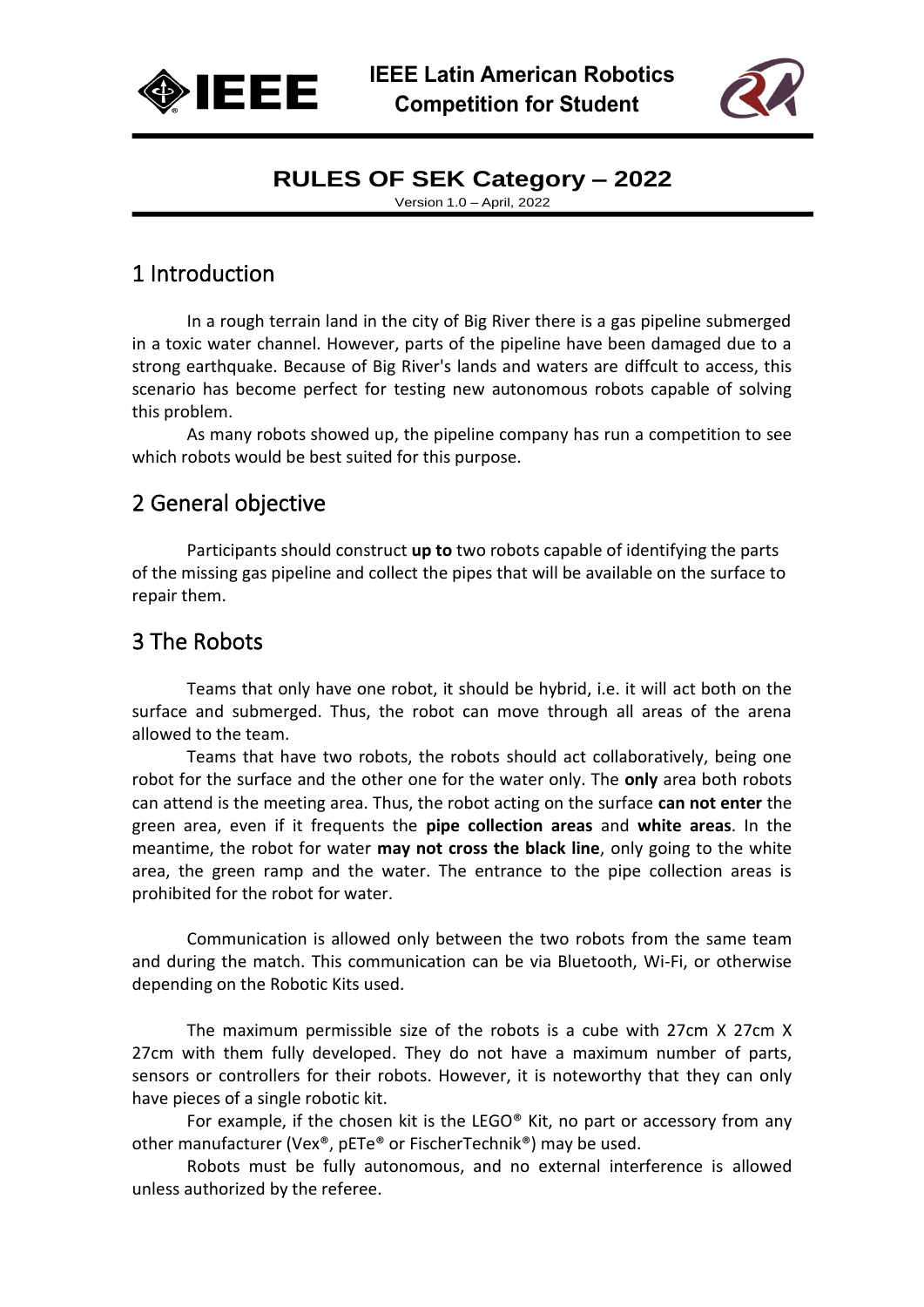



Version 1.0 – April, 2022

## 4 The Pipes

The pipes are built with standard PVC pipes with diameter of 50mm (approximately 2 inches) and with three different lengths. They are arranged randomly on the surface.

They will have two supports of 3cm high each, at their ends, as shown in Figure 1. These supports are made of plastic (made with a 3D printer in PLA or ABS) and will be glued to the tubes permanently, forming a single piece. The complete description of the supports is in the FAC of the category.



*Figure 1 - Illustration of an example of a 15cm long tube. Tube and support colors are irrelevant. The two supports must be 3cm from the end of the tube in relation to the floor and glued.*

The colors of the pipes are irrelevant, that is, they can be of any color. Marks on the inside of the tubes may be placed to facilitate their identication. In the Figures here in this document, the pipe colors are merely illustrative. The **important** is the color of the surface where the pipe originally is, which defines the size of the pipe.

Each tube is placed on a base that identifies its length: the yellow base will have 10cm long tubes, the red base will have 15cm tubes and the blue base will have 20cm tubes. In Figure 2, we can see an illustration of the tube collection areas with a tube of the corresponding size in each.

The maximum limit will be five tubes of each length, totaling up to 15 tubes arranged in the arena per round.

It is worth pointing out that the pipe collection areas may be in different and random positions each match. However, the relationship between the color of the base and the length of the tube it contains is fixed. Regarding the placement of tubes in the collection area, there is no defined rule. Tubes can be placed completely at random.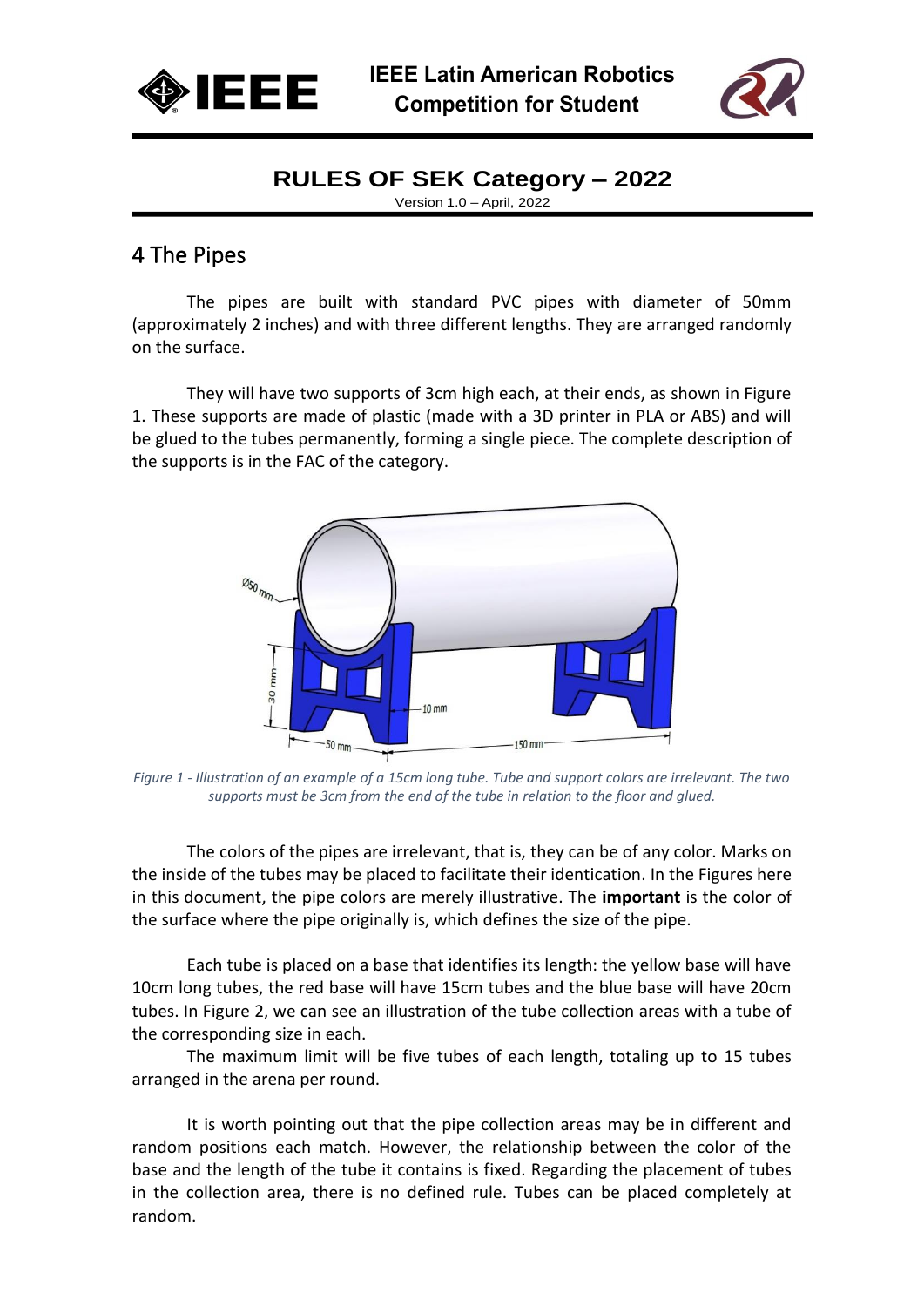



Version 1.0 – April, 2022



*Figure 2 - Tube Collection Area - Colored bases identify the dimensions of the tubes, where the tubes are randomly arranged.*

#### 5 The Arena

**ATTENTION!** The arena dimensions have been updated from those used in 2019 and 2021.

The arena consists of four main parts: pipe collection area (blue, red and yellow), interaction surface (white), water access ramp (green) and water (blue). The gas pipeline (Section 5.1) will necessarily be "**inside the water**".



*Figure 3 - Isometric view of an example arena. The position and quantity of pipes, in addition to the pipeline layout, are merely illustrative. Its composition is detailed below.*

The surface will have an elevation of 10cm in relation to the water will have an elevation of 10cm in relation to the ground. The access of the water to the surface is through a ramp with slope of approximately 15° identified in green color.

The surface will also have an area bounded by a line made of black tape approximately 19mm wide, leaving an area of  $1.25m<sup>2</sup>$  in white, which will serve as a meeting point between the two robots, being the proper place to have the interaction, as shown in Figure 5.

The dimensions of the arena are shown in Figures 4 and 5, and an isometric perspective of the arena is shown in Figure 3.



*Figure 4 - Front view of half of the arena with its dimensions.*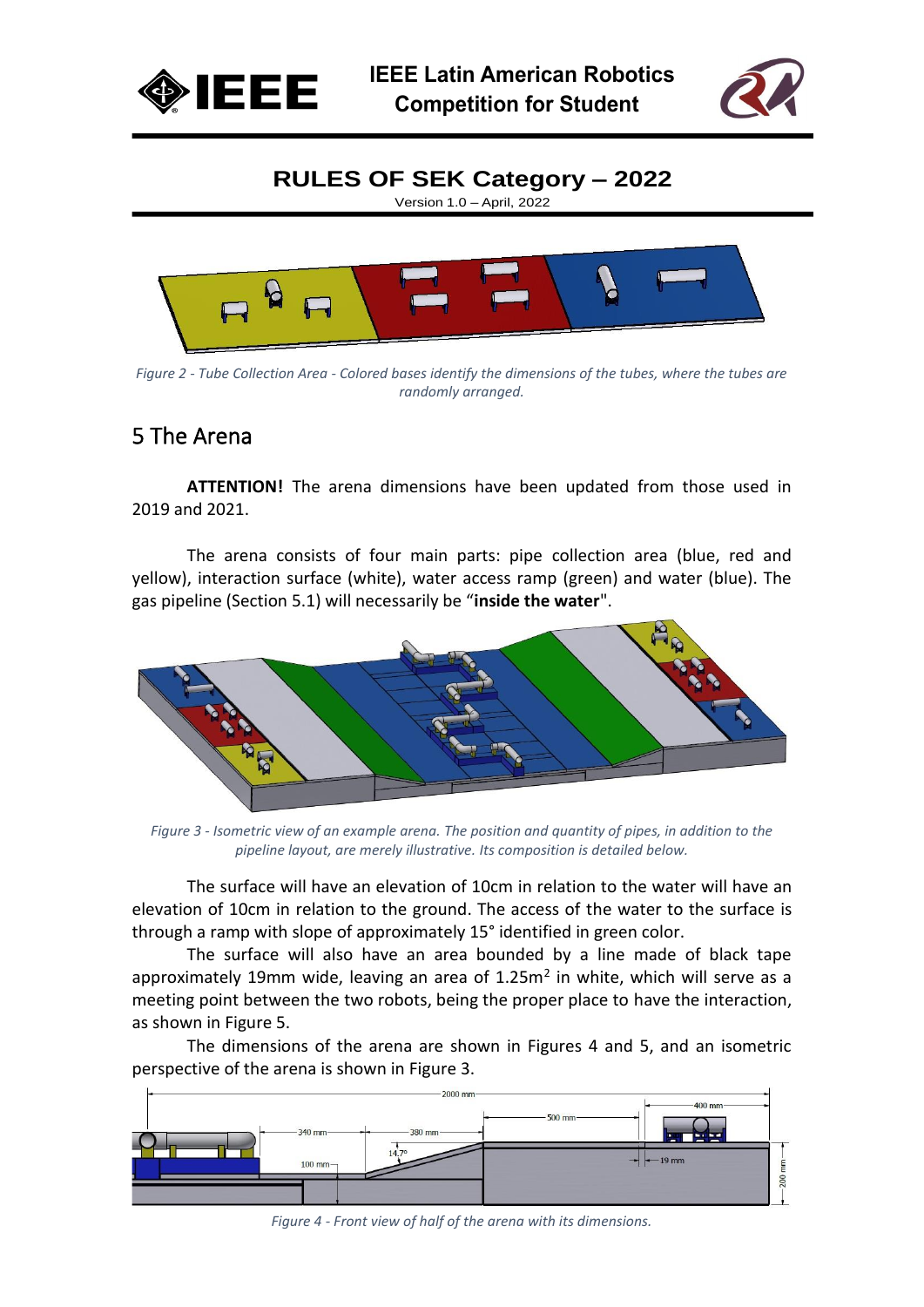



Version 1.0 – April, 2022



*Figure 5 - Top view of an example arena with its dimensions. The pipeline is for illustrative purposes only and its layout is detailed in the next section.*

## 5.1 The Pipeline

The pipeline shall be represented on top of a platform with an elevation of 5cm from the base of the water. The pipes are assembled as described in Section 4. It is worth mentioning that the configuration of the pipeline is random, following the possibilities of the modular blocks defined in Section 5.2. When the robots are competing, a robot can not invade the area of action of the opposing team.

The pipeline is shared by both teams who must not remove or change the pipes in their initial configuration. It is allowed only to add pipes to the pipeline. An example of a pipeline is shown in Figure 3.

The GAPs (spaces between the fixed tubes that symbolize the defects in the gas pipeline) will have as dimensions the values stipulated by the three standard tubes (10, 15 and 20 cm) plus one centimeter on both sides. Thus, the defects in the pipeline referring to the 10cm tubes will have a spacing of exactly 12cm. For the 15cm tube, a spacing of 17cm and for the 20cm tube, a spacing of 22cm. It is not allowed to place two consecutive GAPs in the pipeline.

#### 5.2 Arena Assembly

The entire arena will be assembled with parts made of MDF/MDP, separated into 5 large blocks: a modular block that represents the water and the base of the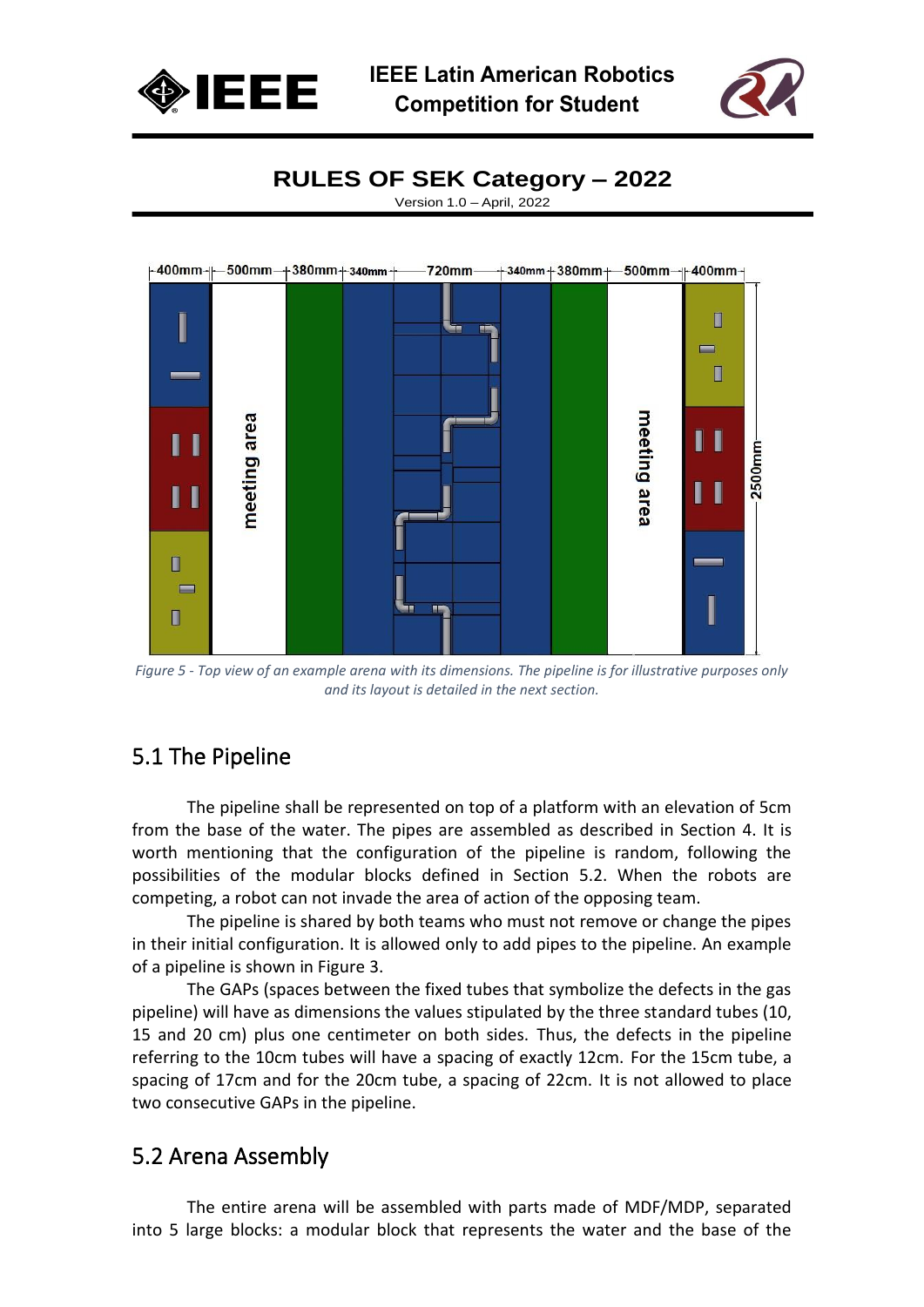



Version 1.0 – April, 2022

pipeline, two blocks for the surface access ramps and the other two blocks for the surfaces.

The blocks are covered with colored adhesive paper in the colors indicated in Figure 5.



*Figure 6 - Example of the assembly of the modular block where the water and the base of the gas pipeline will be. Pieces numbered 1, 2 and 3 have a height of 10cm and pieces numbered 4, 5 and 6 have a height of 15cm.*

The water block is 1,4m X 2,5m, as described in the Figures 4 and 5. MDF/MDP pieces compose this part of the arena with heights of 0,1m for the robot displacement in the water and 0,15m in which the pipeline will be on. Figure 4 helps to illustrate it. Six different types of MDF/MDP pieces are required to build this part of the arena and they are shown in Figures 6 and 7.

The types are:

- ➢ **Block 1** 2 pieces with blue top of 0,34m X 2,5m, height of 0,1m responsible for the sides;
- ➢ **Block 2** 8 pieces with blue top of 0,08m X 0,32m, height of 0,1m responsible for the composition of the moving area near the pipelines;
- ➢ **Block 3** 16 pieces with blue top of 0,27m X 0,32m, height of 0,1m responsible for the composition of the moving area near the pipelines;
- ➢ **Block 4** 8 completely blue pieces of 0,08m X 0,27m, with a height of 0,15m, responsible for the composition of the pipeline support;
- ➢ **Block 5** 4 completely blue pieces of 0,08m X 0,32m, with a height of 0,15m, responsible for the composition of the pipeline support;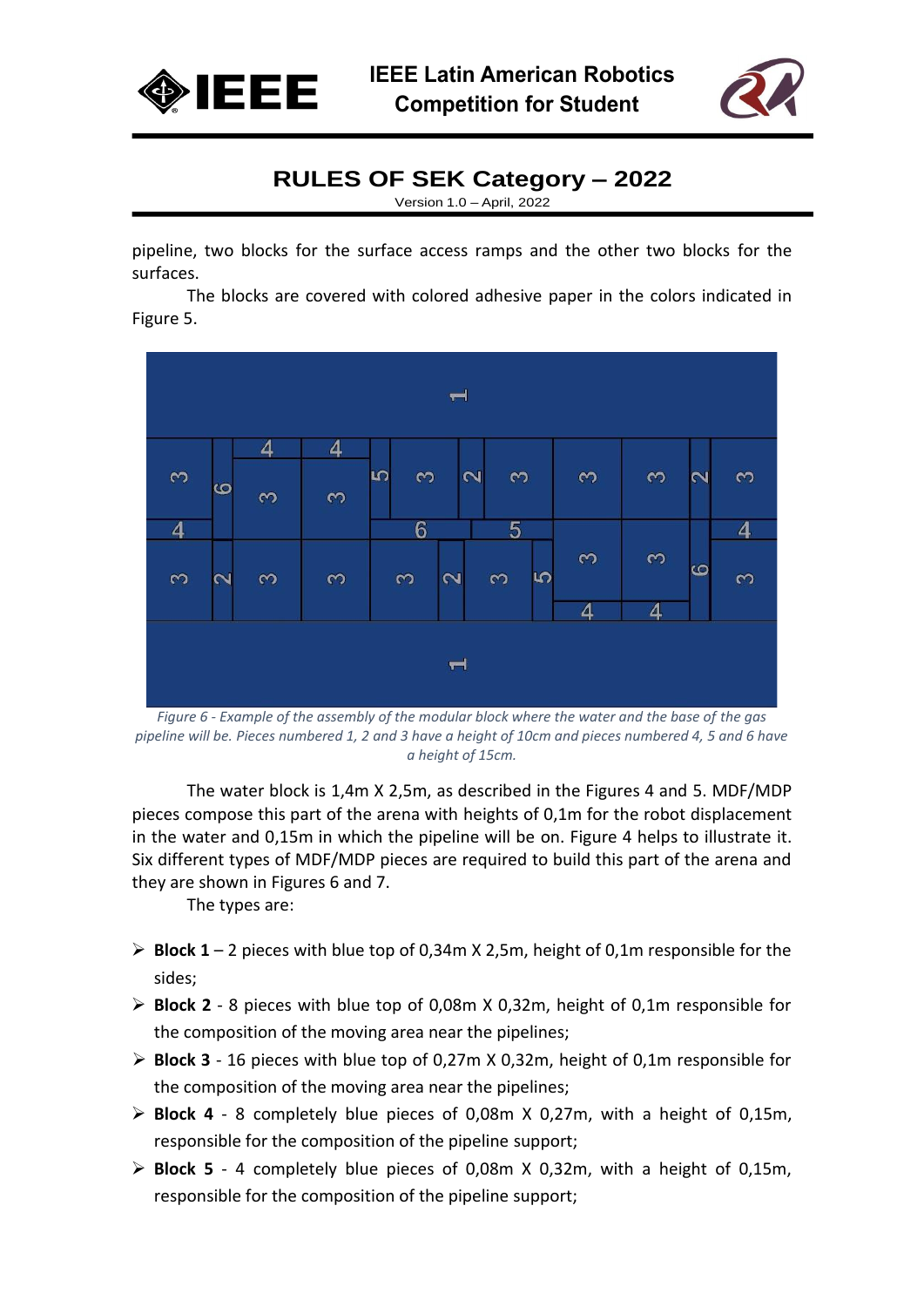



Version 1.0 – April, 2022

➢ **Block 6** - 4 completely blue pieces of 0,08m X 0,40m, with a height of 0,15m, responsible for the composition of the pipeline support.



*Figure 7 - Another example of assembling the modular block where the water and the base of the gas pipeline will be.*

The pipeline support parts will have pipes over them (pipeline), with missing pipes to be filled by the teams.

# 6 The Matches

Each team competes on one side of the pipeline, aiming to relocate as many pipes as possible with the correct dimensions, into the possible free spaces. The team with the highest score (scores available in the Section 7) will be declared the winner.

Each match will have a referee that will determine the teams scores, arrange the arena colors and the management of the pieces and colors in the dispute.

All robots start in a random position on the meeting area, placed by the referee, always aiming for symmetry between the teams.

The layout of the pipeline shall be defined by the referee before the start of each round. Furthermore, the referee defines the number and position of missing pipes to be replaced.

The quantity of tubes and position of each tube in the collection area will also be determined by the referee before the start of each round.

During the match, if the robot accidentally moves or knocks the pipes off the pipeline, the team may request the referee for repositioning the pipes. However, this operation presents a penalty described in the score (scores available in Section 7).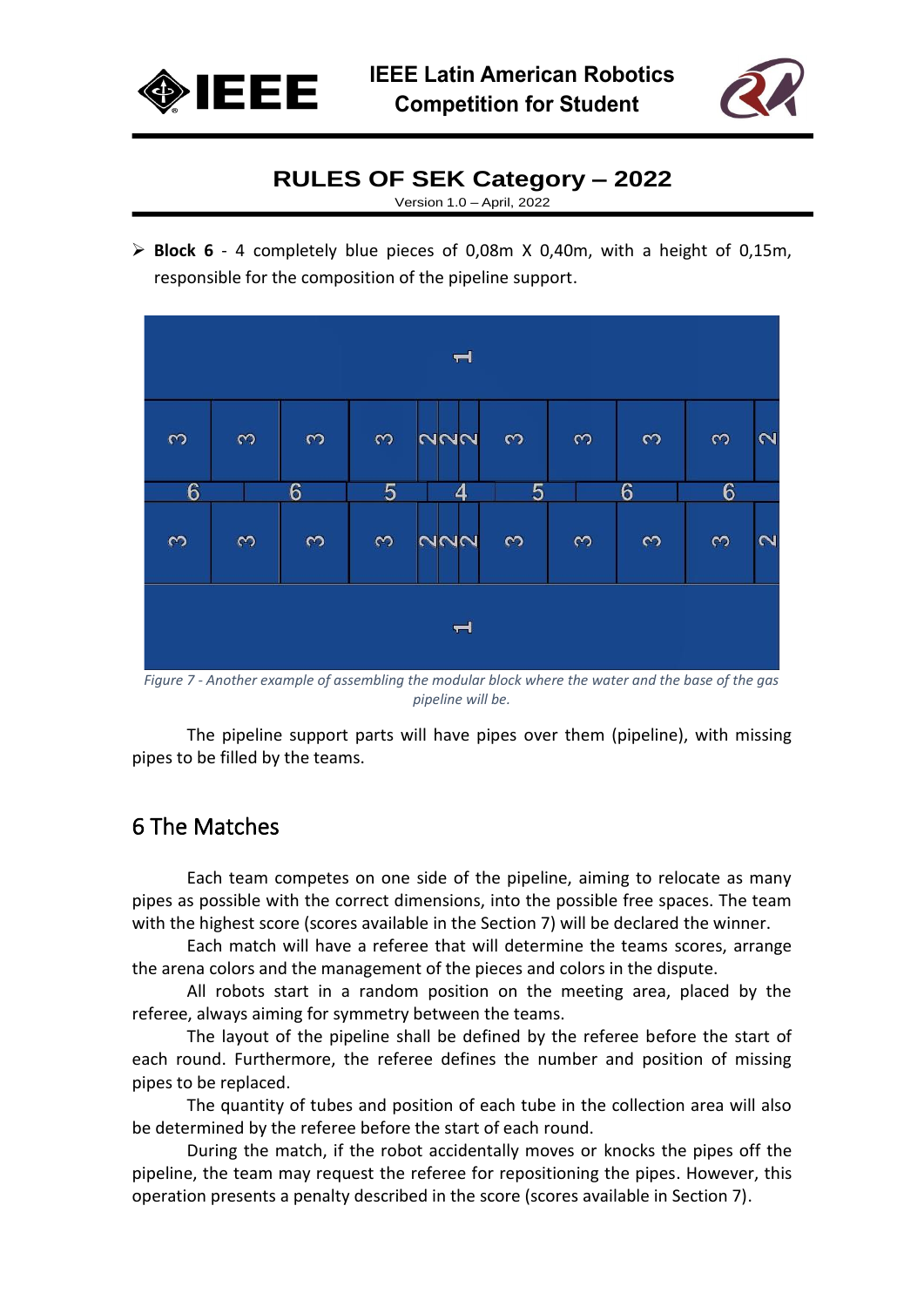



Version 1.0 – April, 2022

Every time a team has problems with the robot(s) and needs to touch it(them), reposition it(them), restart the program, reassemble some loose piece or if the robot(s) just had a bug, it will be considered a restart.

When one of the teams has successfully placed the last tube in the correct GAP, the match will automatically be considered over.

The referee will be allowed to place pipes in the pipeline shortly after the start of the match, filling in the spaces symmetrically and with pipes of the correct dimensions.

The referee will be allowed to fill in ALL spaces in the pipeline, either before or after the start of the match. If this happens, the team that makes the complete scan and finds that the gas pipeline is not defective, will have to demonstrate to the referee (through an audible or light signal, or some atypical movement of the actuators) that the challenge is complete and thus winning the match.

Whenever a round of matches is started, all robots must be within reach of the referee. Moreover, no team can make any changes to any of the robots.

The maximum time of each match is 12 minutes. In the event of a tie, the following tiebreaker criteria will define the winning team in order of importance:

1°- Number of 20cm pipes successfully placed in the pipeline;

2°- Number of 15cm pipes successfully placed in the pipeline;

3°- Number of 10cm pipes successfully placed in the pipeline;

4°- Least number of restarts;

5°- Least number of lost pipes (see Section 8);

6°- Fewest pipes knocked off the top of the pipeline;

7°- Lowest number of inactivity penalties;

8°- Coin flipping.

## 6.1 End of a Match

There are four ways to determine the end of a match:

➢ **Time-out**: the time of 12 minutes ends. Thus, the team with the highest score at the end of time will be the winner.

➢ **Give-up:** one of the teams gives up the game. Thus, the opposing team is immediately the winner.

➢ **Undamaged pipeline**: when the team signals to the referee that the gas pipeline is not defective. Then, the team will be declared the winner.

➢ **Accomplished task:** when the pipeline is completely repaired. Therefore, the team with the highest score at the end of the match is the winner.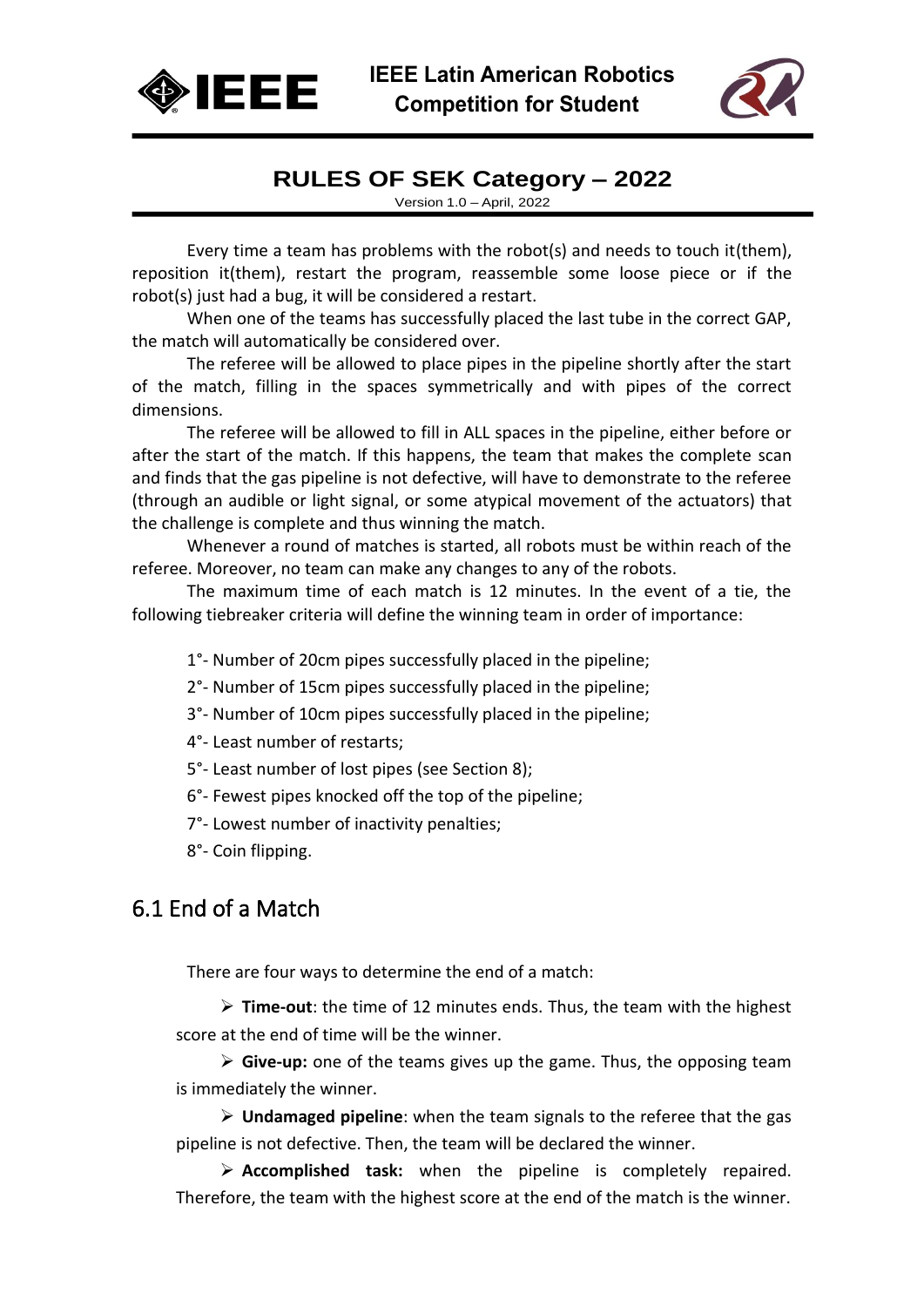



Version 1.0 – April, 2022

## 7 The Scores

- $\triangleright$  Each 20cm pipe successfully placed in the pipeline: 250 points.
- $\triangleright$  Each 15cm pipe successfully placed in the pipeline: 210 points.
- $\triangleright$  Each 10cm pipe successfully placed in the pipeline: 170 points.
- $\triangleright$  Each lost pipe (see Section 8): -25 points.
- ➢ Each time a robot exceeds its permitted delimited area or leaves the lane: -20 points and the robot will be relocated in the meeting area at the place established by the match referee.
- $\triangleright$  Each restart of a robot: -25 points.
- $\triangleright$  Each pipe knocked off the pipeline that had been placed by the opposing team or that was in the same since the beginning of the match: -30 points and the pipe will be repositioned by the referee.
- $\triangleright$  Each repositioning of the pipes in the pipe collection area during the match: -15 points.
- ➢ Each tube, of shorter length, placed in some larger space, will have a penalty: 30 points. The referee must remove the tube immediately so as not to harm the other team.
- $\triangleright$  For every 30 seconds with the robot inactive: -20 points.

#### 8 Important Comments

only team "A" will be penalized.

- $\triangleright$  A pipe is considered delivered successfully when it is static in the horizontal position on the support of the pipeline. If a team "A", during the match, moves or knocks over a pipe correctly positioned by team "B", the score achieved by team "B" will not be affected,
- $\triangleright$  A pipe is considered lost when one of the robots removes it from its initial location (pipe collection area) and this pipe is misplaced in any other place but the pipeline support.